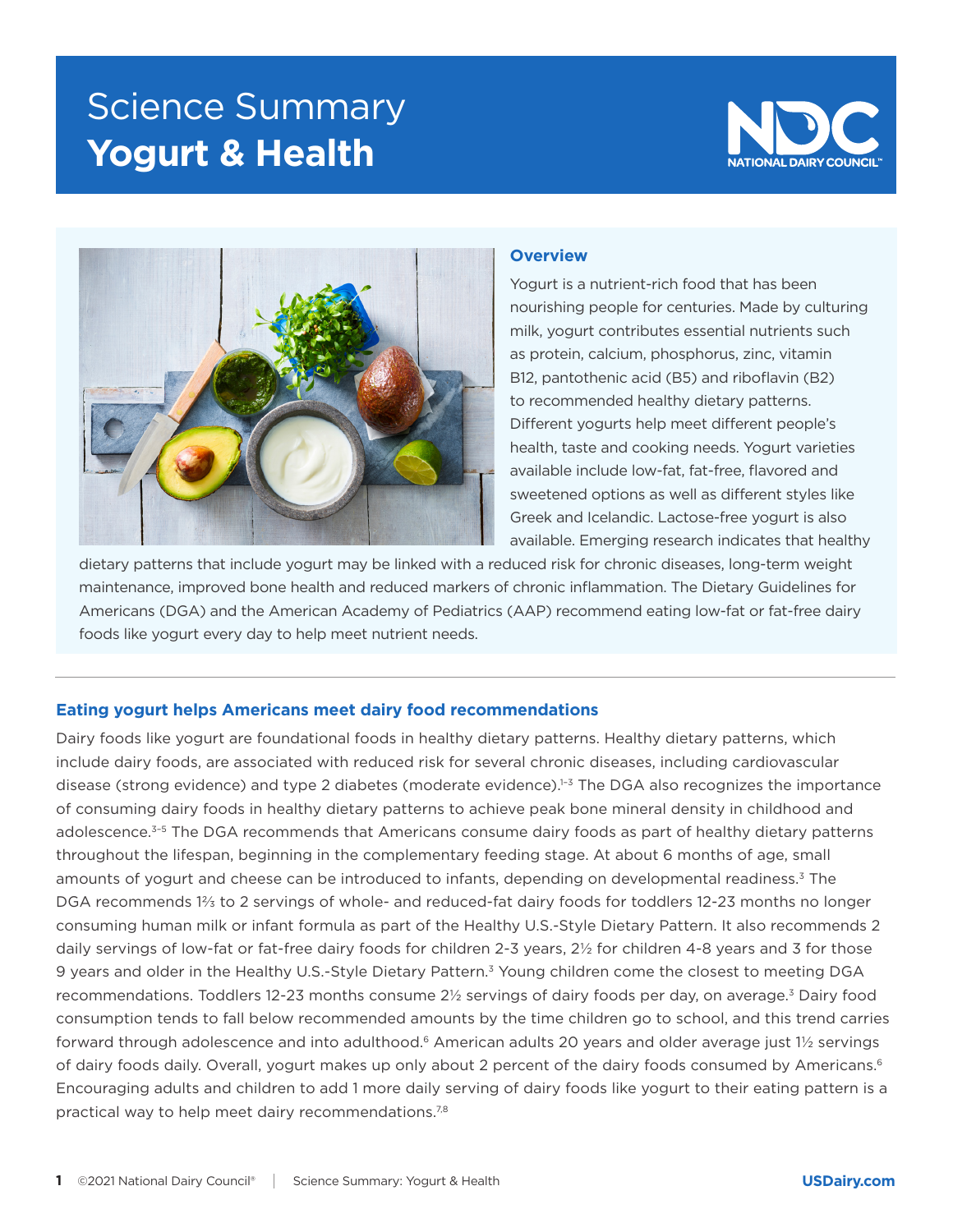

### **Eating yogurt helps Americans meet nutrient recommendations**

Yogurt contains nutrients important for the daily nutrition of Americans. Low-fat yogurt is an excellent source of calcium, $9$  a nutrient of public health concern in the U.S. due to low consumption, $6$  as well as protein, phosphorus, zinc, vitamin B12, pantothenic acid (B5) and riboflavin (B2).<sup>9\*</sup> Cross-sectional studies conducted in the U.S., Canada and the U.K. indicate that children and adults who ate yogurt on any given day had better diet quality than those who did not eat yogurt.<sup>10–12</sup> Yogurt eaters had a higher intake of several key nutrients including potassium, calcium, magnesium, vitamin D, riboflavin (B2) and fiber compared to non-eaters.<sup>11,12</sup> In children 2-18 years, yogurt provides, on average, about 19 percent of calcium, 11 percent of vitamin D, 12 percent of potassium, 14 percent of vitamin B12 and 10 percent of protein.12 Among adults 19 years and older, yogurt provides 22 percent of calcium, 16 percent of vitamin D, 11 percent of potassium, 16 percent of vitamin B12 and 11 percent of protein, on average.12

Some yogurts contain added sugar to help reduce its natural tartness.<sup>9</sup> The DGA notes that a small amount of added sugar can improve the palatability of nutrient-dense foods, like low-fat and fat-free yogurt, within a healthy eating pattern.<sup>3</sup> Sweetened yogurt contributes to the added sugars intake of Americans in different amounts depending on age. Yogurt contributes about 18 percent of added sugars to the diets of infants 6-11 months, according to national survey data from 2005-2016.<sup>13</sup> Among toddlers 12-24 months, sweetened yogurt contributes 7 percent of added sugars, according to data from 2015-2016,<sup>6</sup> and yogurt contributes about 1 percent of added sugars to the diets of Americans 2 years and older, according to data from 2015-2018.14

#### **Choosing yogurt as a snack can improve the nutrient-density of dietary patterns**

Yogurt is among the most nutrient-dense snacks eaten by Americans.<sup>15</sup> Yogurt, like milk and cheese, is a good source of high-quality protein, and as part of a diet higher in protein, yogurt may help promote satiety when eaten as a snack.<sup>16,17</sup> Eating dairy foods, including yogurt, as a snack is linked with better diet quality among young children 2 to 10 years.<sup>18</sup> Adults who regularly ate at least 5 servings of yogurt per week had healthier dietary patterns overall and consumed fewer sweets and sugar-sweetened beverages than adults who consumed less yogurt.<sup>19</sup> Snacking on yogurt can help Americans eat more nutrient-dense diets.

# **Research indicates yogurt may be linked with lower risk for cardiovascular disease and type 2 diabetes**

Eating yogurt has been linked with a range of health benefits, including a reduced risk for cardiovascular disease (CVD), type 2 diabetes (T2D) and less weight gain over time.<sup>20</sup> In adults, eating yogurt has been linked to a 10 percent lower risk of high blood pressure,<sup>21</sup> and one meta-analysis found that eating at least 7 ounces of yogurt per day was linked with a decreased risk for CVD compared to eating less yogurt.<sup>22</sup> High-quality evidence supports a link between eating yogurt and a reduced risk of T2D as well.<sup>1</sup> Results of two meta-analyses and a follow-up study of 3 large prospective cohort studies indicate that eating yogurt, or increasing yogurt consumption by ½ serving per day, is associated with an 11 to 27 percent lower risk of developing T2D in adults.<sup>2,23,24</sup> Another meta-analysis concluded that eating 60 grams of yogurt per day (245 grams yogurt = one 8-ounce cup) compared to eating no yogurt decreased T2D risk by 17 percent.<sup>25</sup> A recent cross-sectional study reported that, in adults, eating yogurt was associated with lower body weight and body mass index, as well as a 23 percent lower risk of being overweight or obese.<sup>12</sup>

\*USDA FoodData Central (FDC) ID: Low-fat vanilla yogurt 170888. One serving refers to one cup-equivalent. For yogurt, 1 cup-equivalent equals 1 cup.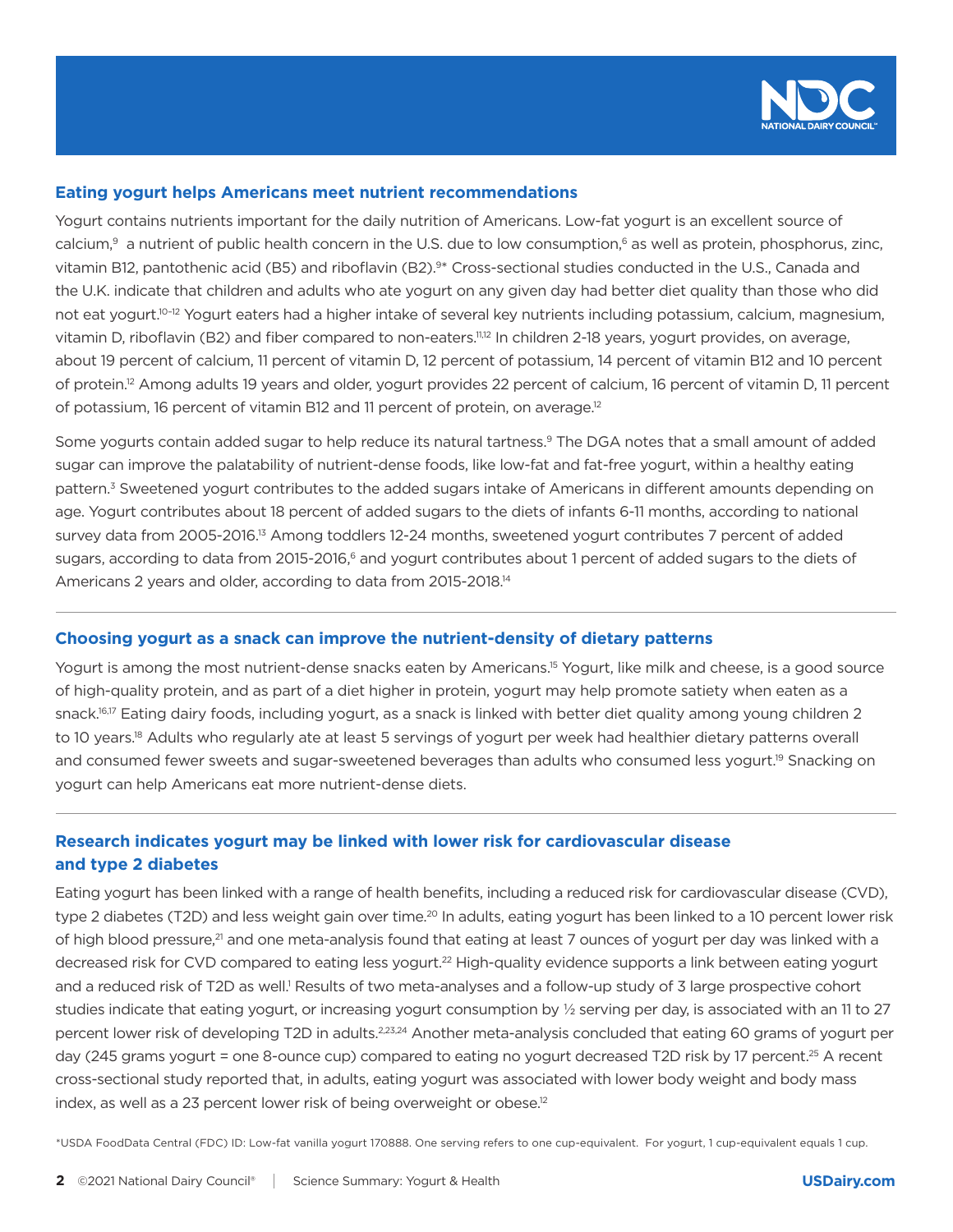

## **Eating yogurt is linked with decreased risk for obesity and inflammation**

Emerging evidence indicates that eating yogurt may also support bone health and reduce markers of inflammation.<sup>20,26</sup> Eating yogurt has also been linked with improved markers of bone health in both younger and older adults.<sup>27,28</sup> A meta-analysis of three prospective cohort studies also concluded that eating yogurt was also linked to a reduced risk of hip fracture in older women.<sup>29</sup> Eating yogurt is also not linked to higher levels of inflammation and may help lower markers of inflammation. Healthy pre-menopausal women eating 1½ servings of low-fat yogurt every day for 9 weeks had reduced markers of chronic inflammation compared to women eating a yogurt (non-dairy) alternative.<sup>26</sup> In three additional randomized controlled trials, interventions including yogurt did not increase levels of biomarkers of inflammation.30–32 More research is needed to confirm these findings.

#### **What to know about lactose in yogurt**

Lactose intolerance (LI) may lead some individuals to avoid or decrease dairy food consumption. Dairy avoidance, whether due to LI or other reasons, can lead to inadequate consumption of important nutrients like calcium.<sup>33</sup> Yogurt does contain lactose; however, the cultures used to make it can help digest lactose in the body. While LI should be diagnosed and treated by a health care professional, the live cultures in yogurt can make it easier for people with LI to tolerate.<sup>34–36</sup> Greek-style and Icelandic-style yogurts are strained after being cultured, which can result in less lactose, more protein and less calcium than unstrained yogurts<sup>9,37,38\*</sup> Lactose-free varieties of yogurt are also available.

\*FDC ID: Traditional Icelandic skyr: 776018

#### **References**

- 1 Drouin-Chartier J-P, Brassard D, Tessier-Grenier M, et al. Systematic Review of the Association between Dairy Product Consumption and Risk of Cardiovascular-Related Clinical Outcomes. Adv Nutr An Int Rev J. 2016;7(6):1026-1040. doi:10.3945/an.115.011403
- <sup>2</sup> Alvarez-Bueno C, Cavero-Redondo I, Martinez-Vizcaino V, Sotos-Prieto M, Ruiz JR, Gil A. Effects of Milk and Dairy Product Consumption on Type 2 Diabetes: Overview of Systematic Reviews and Meta-Analyses. Adv Nutr. 2019;10(suppl\_2):S154-S163. doi:10.1093/advances/nmy107
- 3 USDA and HHS. 2020-2025 Dietary Guidelines for Americans.; 2020. https://www.dietaryguidelines.gov/sites/default/files/2020-12/Dietary\_Guidelines\_ for\_Americans\_2020-2025.pdf.
- 4 Kouvelioti R, Josse AR, Klentrou P. Effects of Dairy Consumption on Body Composition and Bone Properties in Youth: A Systematic Review. Curr Dev Nutr. 2017;1(8):e001214. doi:10.3945/cdn.117.001214
- 5 de Lamas C, de Castro MJ, Gil-Campos M, Gil Á, Couce ML, Leis R. Effects of Dairy Product Consumption on Height and Bone Mineral Content in Children: A Systematic Review of Controlled Trials. Adv Nutr. 2018;10(2):S88-S96. doi:10.1093/advances/nmy096
- 6 Dietary Guidelines Advisory Committee. 2020. Scientific Report of the 2020 Dietary Guidelines Advisory Committee. https://www.dietaryguidelines.gov/ sites/default/files/2020-07/ScientificReport\_of\_the\_2020DietaryGuidelinesAdvisoryCommittee\_first-print.pdf.
- <sup>7</sup> Quann EE, Fulgoni VL, Auestad N. Consuming the daily recommended amounts of dairy products would reduce the prevalence of inadequate micronutrient intakes in the United States: diet modeling study based on NHANES 2007-2010. Nutr J. 2015;14(1):90. doi:10.1186/s12937-015-0057-5
- 8 Hess JM, Fulgoni VL, Radlowski EC. Modeling the Impact of Adding a Serving of Dairy Foods to the Healthy Mediterranean-Style Eating Pattern Recommended by the 2015–2020 Dietary Guidelines for Americans. J Am Coll Nutr. August 2018:1-9. doi:10.1080/07315724.2018.1485527
- 9 USDA. FoodData Central. https://fdc.nal.usda.gov/index.html. Published 2019.
- <sup>10</sup> Hobbs DA, Givens DI, Lovegrove JA. Yogurt consumption is associated with higher nutrient intake, diet quality and favourable metabolic profile in children: a cross-sectional analysis using data from years 1–4 of the National diet and Nutrition Survey, UK. Eur J Nutr. 2019;58(1):409-422. doi:10.1007/ s00394-017-1605-x
- 11 Vatanparast H, Islam N, Patil RP, et al. Consumption of yogurt in canada and its contribution to nutrient intake and diet quality among canadians. Nutrients. 2019;11(6). doi:10.3390/nu11061203
- <sup>12</sup> Cifelli CJ, Agarwal S, Fulgoni VL. Association of Yogurt Consumption with Nutrient Intakes, Nutrient Adequacy, and Diet Quality in American Children and Adults. Nutrients. 2020;12(11):3435. doi:10.3390/nu12113435
- <sup>13</sup> Herrick KA, Fryar CD, Hamner HC, Park S, Ogden CL. Added Sugars Intake among US Infants and Toddlers. J Acad Nutr Diet. 2020;120(1):23-32. doi:10.1016/j.jand.2019.09.007
- <sup>14</sup> National Dairy Council. NHANES 2015-2018. Hyattsville, MD; 2020.